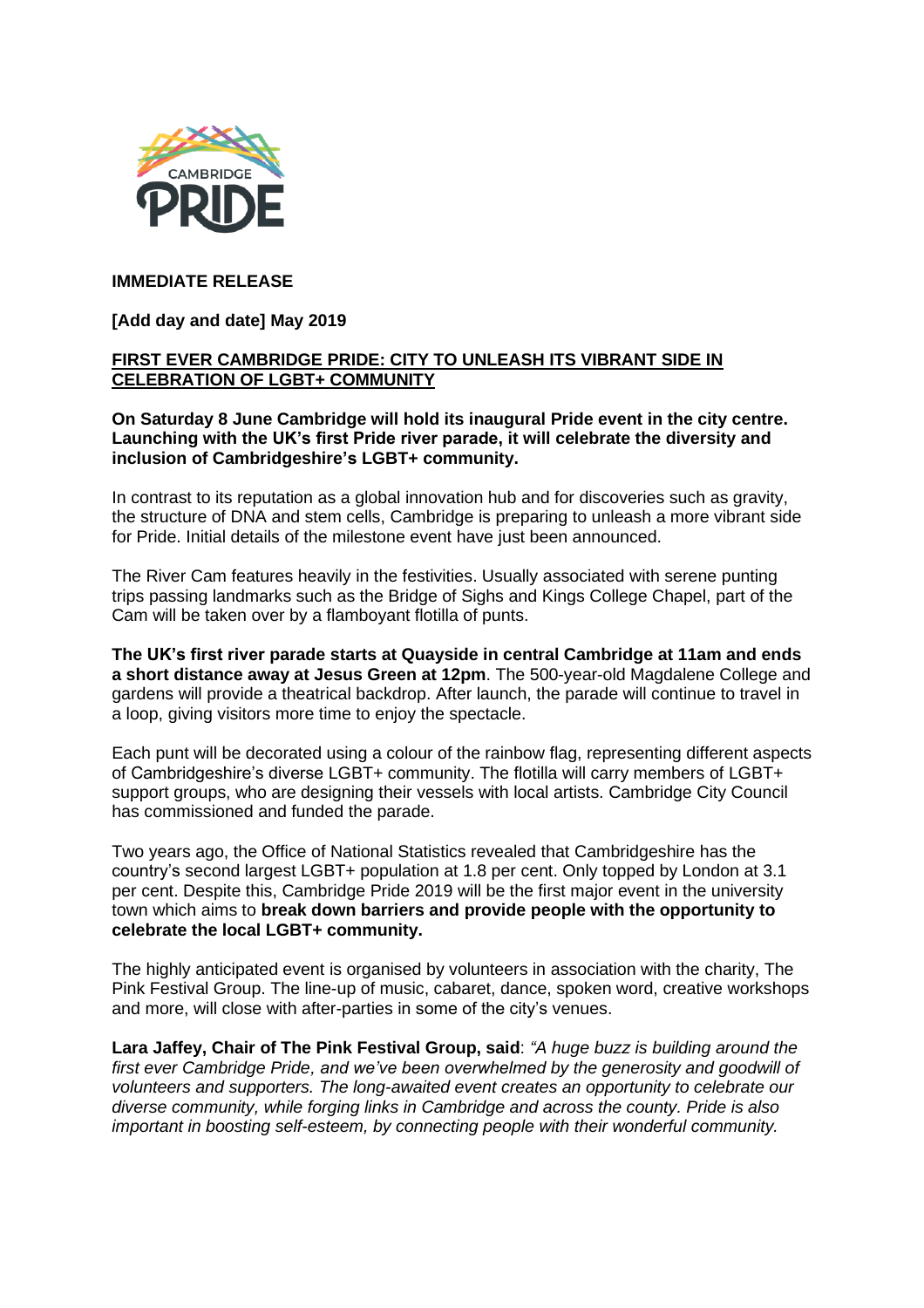*"Approximately 15,300 people identify as LGBT+ in Cambridgeshire, but the community is often fragmented due to rural isolation and relatively scarce services and amenities. Pride provides a platform for advocacy and advice.*

*"Everyone is welcome on the day, so we encourage the public to come along and help fight discrimination and build social inclusion. Event volunteers are working hard to give Pride visitors an unforgettable and uplifting day."*

Funding has been provided by organisations including Cambridge City Council. Corporate partners include 'Gold' sponsor, ARM, and 'Friends of Pride' such as Bayer, Irwin Mitchell Solicitors and Encore Estate Management, with more to be announced. In kind support is provided by businesses including Satyam Yoga and Wellbeing Centre, University Arms Hotel and Enchanted Cinema. Donations from an ongoing crowdfunding campaign will support future Pride initiatives.

Cambridge Pride activities include:

- A line-up of local performers including the band Keltrix and drag act Felicity Flaps on the Main Stage
- The Band Stand will host local DJs
- The Youth Tent will provide a safe, alcohol-free space for under 25s with creative workshops including the Great British Queer Bake Off
- The Pride Community Lounge will offer performances, talks, comedy, spoken word and poetry
- Satyam Yoga and Wellbeing Centre will lead yoga, meditation and mindfulness sessions
- At dusk, Enchanted Cinema will provide an outdoor screening of international LGBT+ short films, programmed by 'Queers in Shorts'.

Further details will be released in the run-up to the event. In the meantime, follow @CambridgePride on Facebook and Twitter or visit [www.thepinkfestival.co.uk.](http://www.thepinkfestival.co.uk/)

For images, click [here.](https://we.tl/t-2bcMeSBZwJ)

**Back:** Paul Hyde-Clarke, Cambridge Pride Committee and Pink Festival Group Trustee **Centre, LtoR:** Bethan Rees, Jess Borthwick, Cambridge Pride volunteers; Lara Jaffey, Cambridge Pride Committee and Pink Festival Group Chair **Front:** Clancy Peiris, Cambridge Pride volunteer

ENDS

Notes to editors:

**For media enquiries:**

**Paul Hyde-Clarke Email**: [paul@pinkfestival.co.uk](mailto:paul@pinkfestival.co.uk) **Phone**: +44 (0)7788 713 213 **Website**: [www.thepinkfestival.co.uk](http://www.thepinkfestival.co.uk/)

**About Cambridge Pride and The Pink Festival Group:**